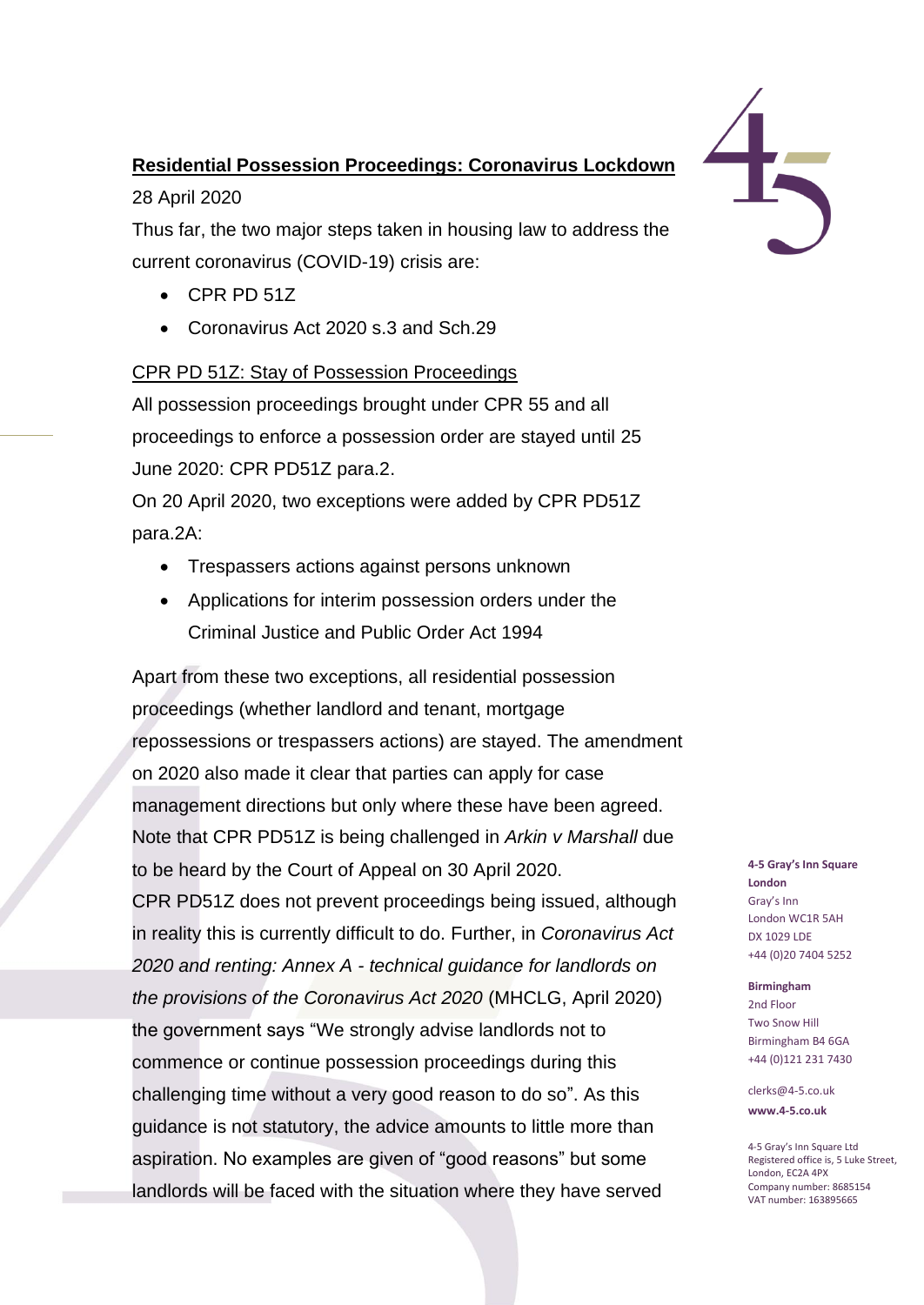notices which will lapse unless proceedings are issued within time: *e.g.* the twelve-month time limit on notices seeking possession imposed by s.83(4), Housing Act 1985, and the four-month time limit on s.21(4) notices imposed by s.21(4E), Housing Act 1988. The practice direction also draws attention to the fact that a claim for an injunction is not subject to the stay even if included in a possession action brought under CPR 55: CPR PD 51Z.3. For example, in an anti-social behaviour cases, landlords can still apply for injunctions (and, indeed, are doing so successfully).

### Notice Periods

Schedule 29 to the 2020 Act temporarily amends the notice periods for bringing possession proceedings. In each case, the notice period is extended to three months for any notice served during the period from 26 March 2020 to 30 September 2020. The prescribed forms for each notice are also amended by the Act. This extended period applies to the following:

- Notices seeking possession against assured tenants (s.8, Housing Act 1988)
- Notices requiring possession against assured shorthold tenants (s.12, Housing Act 1988)
- Notices seeking possession against secure tenants (s.83, Housing Act 1985) including under the absolute ground of possession for anti-social behaviour(s.84A, Housing Act 1985)
- Notices to recover possession at the end of a flexible tenancy (s.107D, Housing Act 1985)
- Notices seeking possession against introductory tenants (s.128, Housing Act 1996)
- Notices seeking possession against demoted tenants (s.143, Housing Act)

**4-5 Gray's Inn Square London** Gray's Inn London WC1R 5AH DX 1029 LDE +44 (0)20 7404 5252

#### **Birmingham**

2nd Floor Two Snow Hill Birmingham B4 6GA +44 (0)121 231 7430

clerks@4-5.co.uk **www.4-5.co.uk**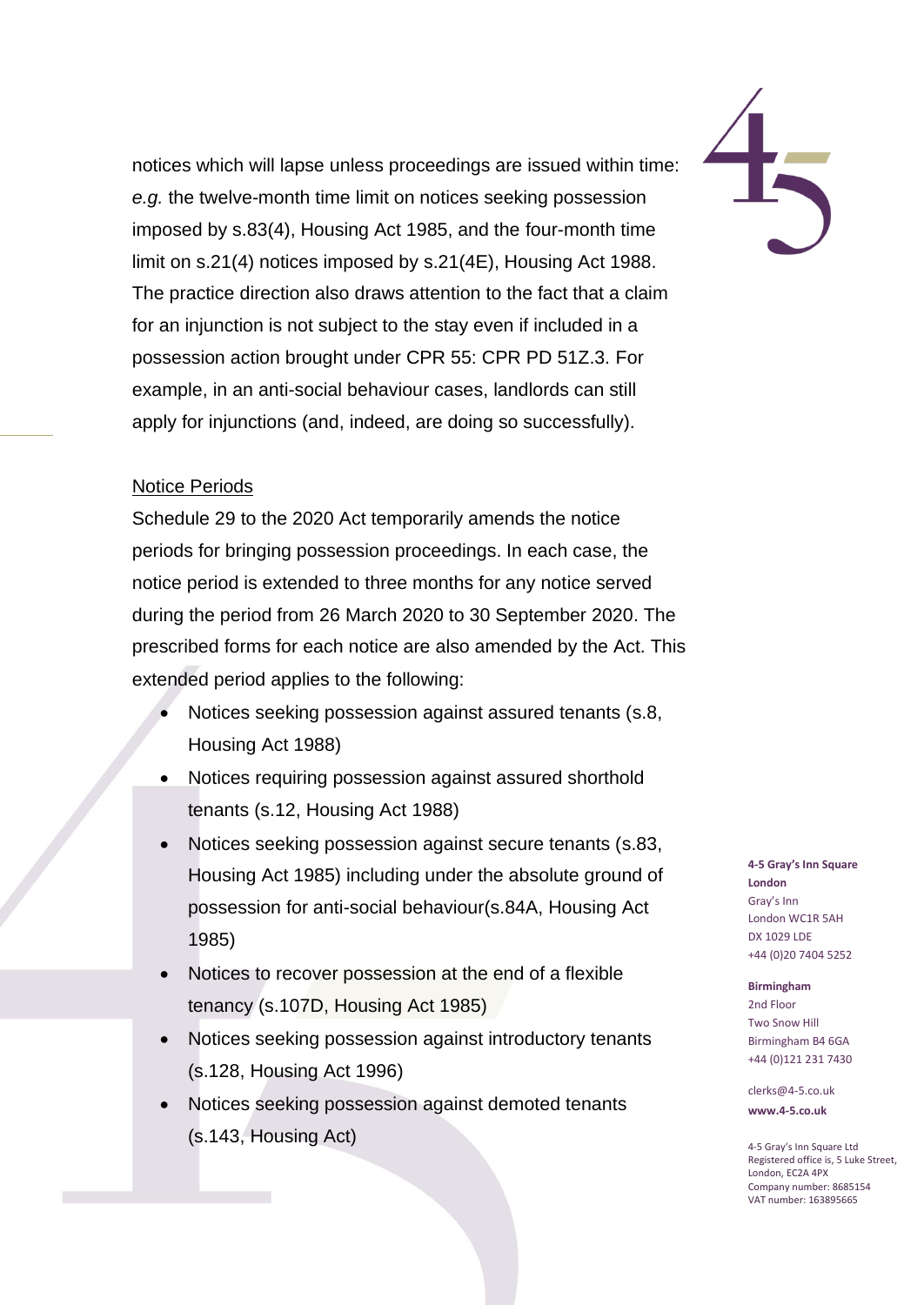The powers to dispense with a notice seeking possession under s.83, Housing Act 1985, or under s.8, Housing Act 1988, remain in force.

The 2020 Act has introduced a new notice for statutory tenants: s.3(4A)-(4F), Rent Act 1977. Three months' written notice has to be given, which must:

- describe the statutory tenancy
- state the address of the dwelling, the name of the statutory tenant and the name and address of the landlord
- state that the landlord intends to commence proceedings to obtain possession of the dwelling-house as against the statutory tenant;
- state the ground or grounds on which the landlord intends to seek possession of the dwelling-house, and the reason or reasons why the landlord believes the ground or grounds to be applicable;
- state the date on or after which the landlord intends to commence the possession proceedings;
- explain that the landlord is prohibited from commencing those proceedings in reliance on the notice unless that date falls at least three months after the date on which the notice is given.

The court has power to dispense with notice where it considers it just and equitable to do so. If a landlord wishes to rely on a ground which is not specified in the notice or is not sufficiently particularise, he must ask for permission from the court. In addition, an existing contractual, periodic Rent Act tenant has to be given three months' notice to quit: CA 2020 Sch.29, para.2(1).

## Protection for mortgagors

Apart from the current stay of ongoing possession proceedings, the only additional protection afford to mortgagors derives from the

### **4-5 Gray's Inn Square London** Gray's Inn London WC1R 5AH DX 1029 LDE +44 (0)20 7404 5252

### **Birmingham**

2nd Floor Two Snow Hill Birmingham B4 6GA +44 (0)121 231 7430

clerks@4-5.co.uk **www.4-5.co.uk**